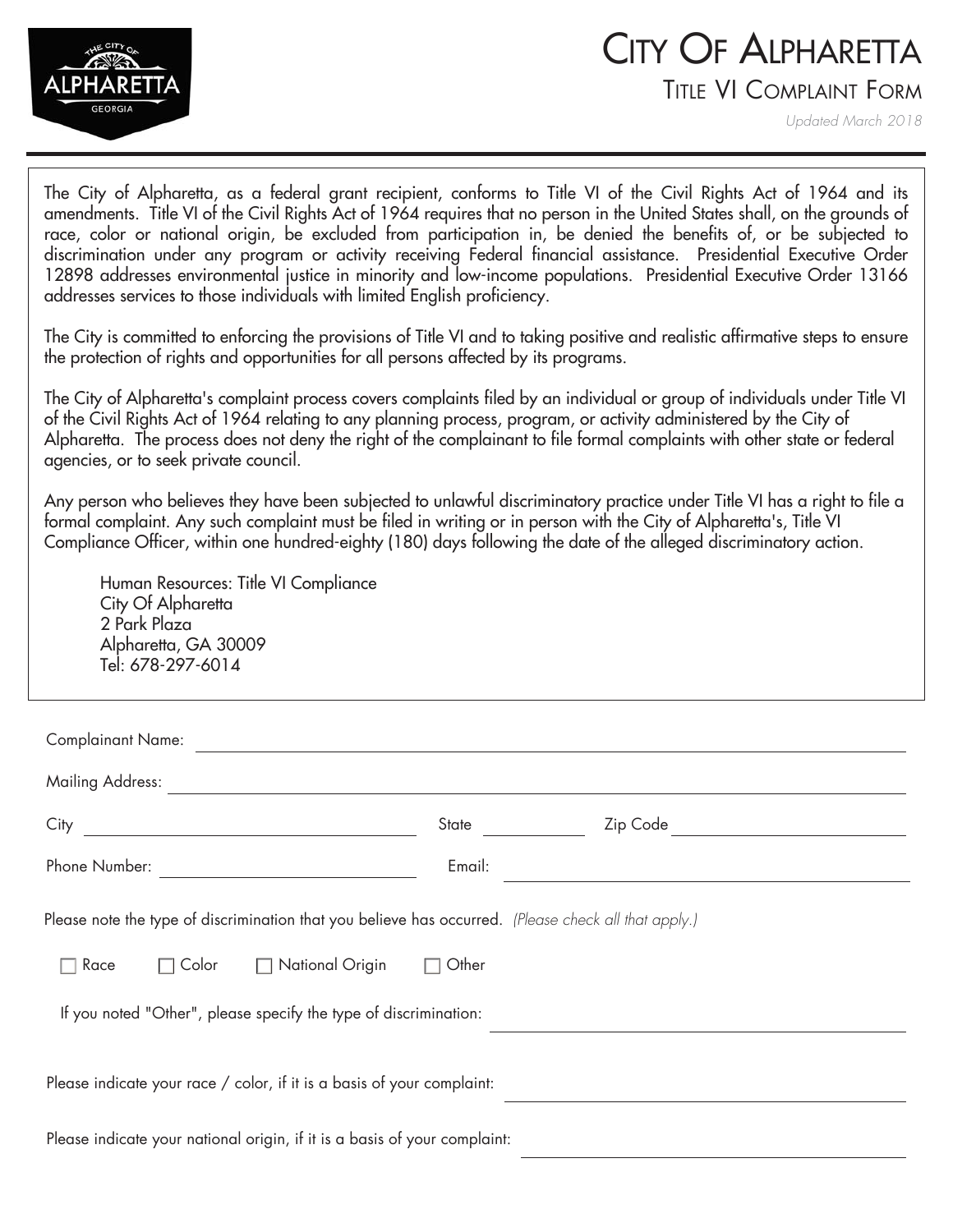| Location where the incident occurred:                                                                                                                                                                                                |               |                                                                                                                       |
|--------------------------------------------------------------------------------------------------------------------------------------------------------------------------------------------------------------------------------------|---------------|-----------------------------------------------------------------------------------------------------------------------|
| Time and date of the incident:                                                                                                                                                                                                       |               |                                                                                                                       |
| Please identify the person who allegedly subjected you to Title VI discrimination                                                                                                                                                    |               |                                                                                                                       |
| Name of the individual:                                                                                                                                                                                                              |               |                                                                                                                       |
| Position and/or title of the individual:                                                                                                                                                                                             |               |                                                                                                                       |
| Briefly describe the incident. If necessary, please use a separate sheet.                                                                                                                                                            |               |                                                                                                                       |
|                                                                                                                                                                                                                                      |               |                                                                                                                       |
|                                                                                                                                                                                                                                      |               |                                                                                                                       |
|                                                                                                                                                                                                                                      |               |                                                                                                                       |
|                                                                                                                                                                                                                                      |               |                                                                                                                       |
|                                                                                                                                                                                                                                      |               |                                                                                                                       |
|                                                                                                                                                                                                                                      |               |                                                                                                                       |
|                                                                                                                                                                                                                                      |               |                                                                                                                       |
|                                                                                                                                                                                                                                      |               |                                                                                                                       |
|                                                                                                                                                                                                                                      |               |                                                                                                                       |
|                                                                                                                                                                                                                                      |               |                                                                                                                       |
| Did anyone else witness the incident? $\bigcirc$ Yes                                                                                                                                                                                 | $\bigcirc$ No |                                                                                                                       |
| Please list the witnesses. If necessary, please use a separate sheet.                                                                                                                                                                |               |                                                                                                                       |
| <b>Witness Name:</b><br><u> 1989 - Johann John Stoff, deutscher Stoffen und der Stoffen und der Stoffen und der Stoffen und der Stoffen un</u>                                                                                       |               |                                                                                                                       |
| Mailing Address: <u>Andreas Address and Address and Address and Address and Address and Address and Address and Address and Address and Address and Address and Address and Address and Address and Address and Address and Addr</u> |               |                                                                                                                       |
|                                                                                                                                                                                                                                      |               |                                                                                                                       |
|                                                                                                                                                                                                                                      | Email:        | <u> 1989 - Johann Stoff, deutscher Stoff, der Stoff, der Stoff, der Stoff, der Stoff, der Stoff, der Stoff, der S</u> |
| <b>Witness Name:</b><br><u> 1980 - Johann Stoff, deutscher Stoff, der Stoff, der Stoff, der Stoff, der Stoff, der Stoff, der Stoff, der S</u>                                                                                        |               |                                                                                                                       |
| Mailing Address: <u>Andreas Address and Address and Address and Address and Address and Address and Address and Address and Address and Address and Address and Address and Address and Address and Address and Address and Addr</u> |               |                                                                                                                       |
|                                                                                                                                                                                                                                      | State         | Zip Code __________________________                                                                                   |
|                                                                                                                                                                                                                                      | Email:        |                                                                                                                       |